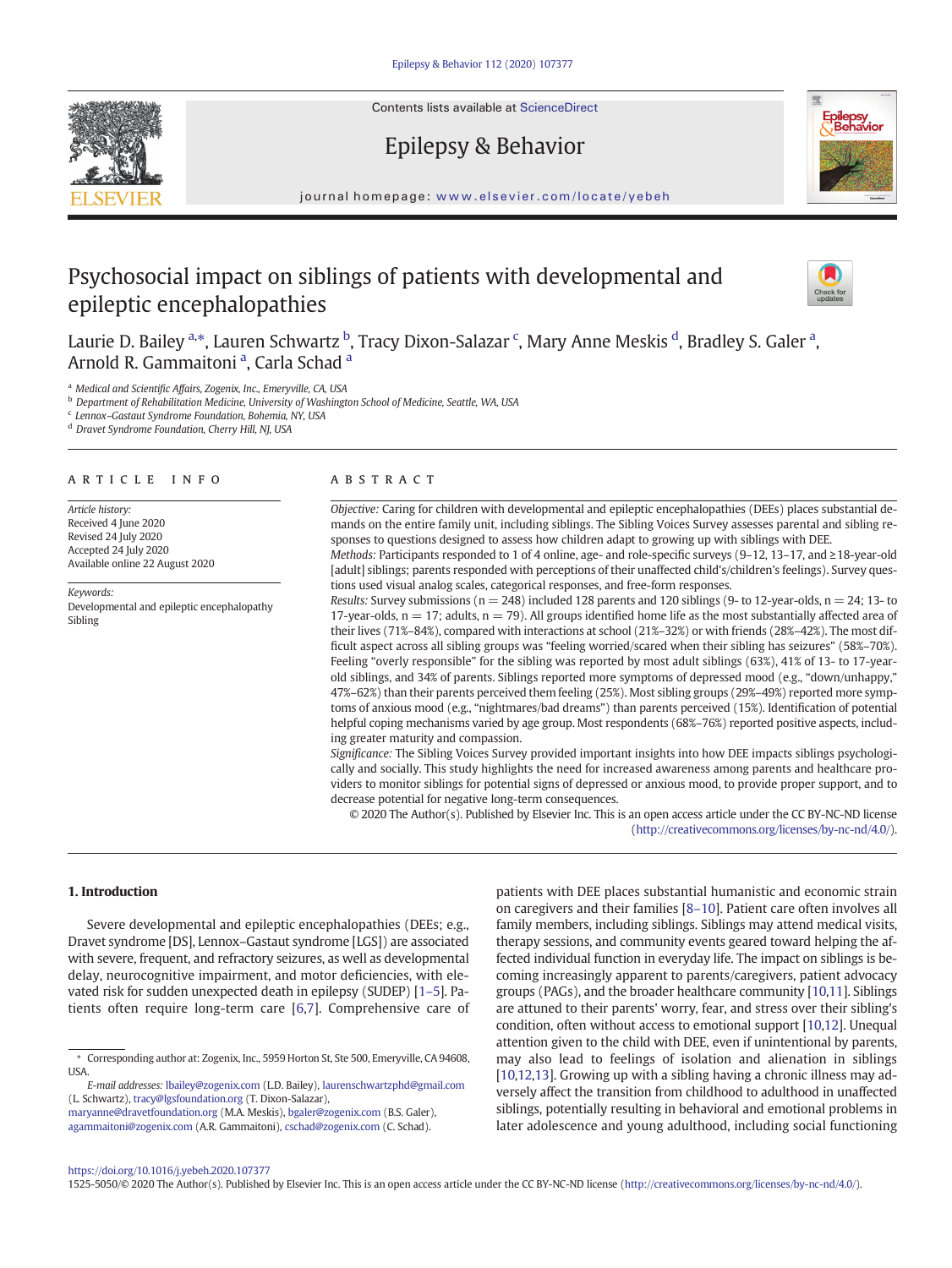later on, such as being unable to feel trusting and comfortable in social relationships [14]. Conversely, a majority of parents report positive outcomes in their unaffected children, including increased altruism and compassion for others [15].

In a recent survey of caregivers conducted by the Dravet Syndrome Foundation regarding the stresses and concerns of having a child with DS, 74% (114/154) of caregivers reported concerns about the emotional impact on siblings. In open-response sections, impact on siblings ranked second among most common caregiver concerns ( $n = 42$ ; the top-ranking concern was speech/communication issues of the affected child  $[n]$  $=$  43]) [11]. Furthermore, previous research reflects parental perceptions of impact on their unaffected children rather than direct responses from the siblings. However, parent proxy reports may not accurately reflect sibling experience [16,17]. Although the impact on siblings of children with other chronic conditions (e.g., cancer) has been extensively reported, families with a patient with DEE experience added burdens, including unpredictability of seizures [10,18], higher risk of injury and sudden death [2], and the social stigma associated with epilepsy [12,19]. The purpose of the Sibling Voices Survey was to directly assess perspectives of siblings with DEE. Our study evaluated parental and sibling responses to questions designed to assess the unique emotional and social impact of growing up with a sibling with a DEE.

#### 2. Materials and methods

#### 2.1. Survey development and recruitment

The Sibling Voices Survey was designed to be exploratory and was not intended to clinically assess the psychological health of participants. Survey questions were developed and beta-tested in consultation with several patient advocacy organizations (e.g., Dravet Syndrome Foundation, the LGS Foundation), communities of parents/caregivers, siblings, and expert healthcare professionals who specialize in patients with DEE and their families. A review of surveys reported in the prior medical literature confirmed that no existing validated survey was designed to evaluate siblings of people with DEE over the age range assessed in this study. Validated instruments that are suitable for children assess either psychological health of the respondent in general (e.g., Pediatric Quality of Life [PedsQL] [20]) or the impact of generalized epilepsy on adult family members (Impact of Pediatric Epilepsy Scale [IPES] [21]). The Sibling Voices Survey was customized to be applied to siblings of people with DEE. Where possible, questions from the PedsQL and the IPES were adapted for age-appropriateness and applicability to siblings of people with DEE. The development of the Sibling Voices Survey was also informed by customized surveys developed for siblings of people

with generalized and intractable epilepsy conditions [12,14,22,23]. The research team led focus groups of parents/caregivers and siblings to review the survey questions for clarity, age-appropriateness, and content during the drafting process. The Western Institutional Review Board (IRB; Puyallup, WA) approved the protocol. Participants were recruited through social media, patient advocacy websites, and patient community events throughout the US. Sibling respondents ≥18 years old (y/ o) and caregiver/parent respondents provided informed consent. Parent or guardian permission was required for participants  $\langle 18 \rangle$  y/o. Anonymous survey responses were submitted via internet to a central database from July 19 to December 31, 2017.

#### 2.2. Inclusion criteria

Participants were eligible if their family had ≥2 children, with ≥1 child with a diagnosis of DS, LGS, or another DEE. Eligible participants were siblings ≥9 y/o or parents/household members with a child with DEE.

#### 2.3. Survey design and analysis

As an initial foray into the area of direct assessment of siblings' perceptions, a set of 4 online, cohort-specific surveys were developed: (1) parents responding with their perceptions of their unaffected children, (2) siblings 9–12 y/o, (3) siblings 13–17 y/o, and (4) adult siblings ≥18 y/o (Supplementary Material). Adult siblings were asked to answer from their current perspective and retrospectively while growing up. Quality-of-life metrics used visual analog scale scores based on 0 to 10 or 0 to 3 response options. Survey questions focused on a range of psychological and emotional symptoms, including symptoms of anxious or depressed mood, fear, and worry. Questions also assessed siblings' support circles, coping mechanisms, and knowledge of their sibling's DEE diagnosis. Respondents could also provide free-form responses.

#### 2.4. Statistical analysis

Survey responses were presented as descriptive statistics, including means, medians, and proportions, as appropriate. Categorical data were summarized by frequency, proportions, and percentages. Continuous variables were summarized as means and standard deviations or as medians and interquartile ranges, as appropriate.



Fig. 1. Disposition of survey respondents. Survey respondents were subdivided by role (parent or sibling) and corresponding numbers of patients with epilepsy in the respondent families. Sibling respondents were further subdivided by age category. y/o, years old.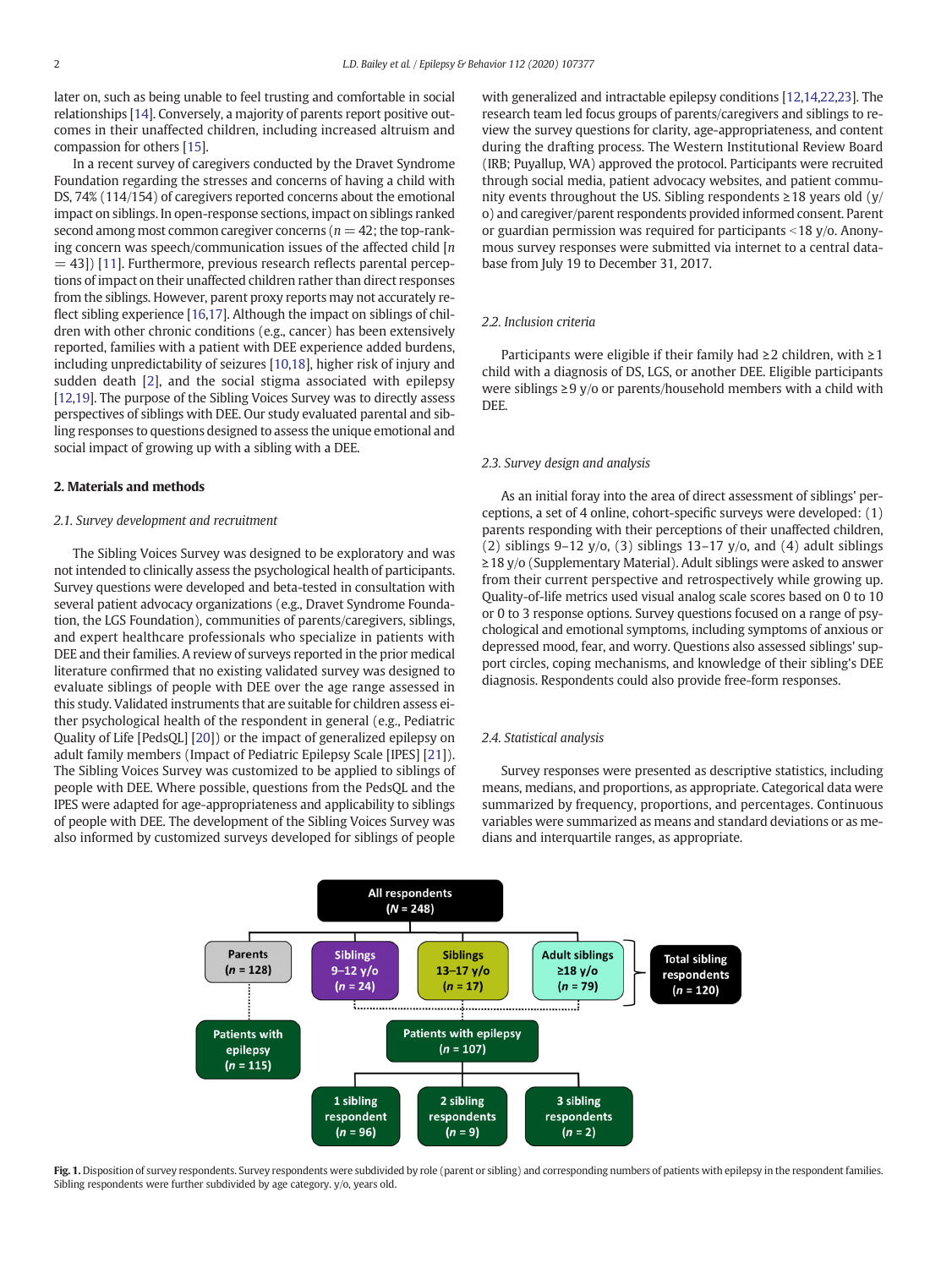#### Table 1

Demographic characteristics of Sibling Voices Survey respondents.

| Characteristic                       | Sibling age group |               |                | All siblings |
|--------------------------------------|-------------------|---------------|----------------|--------------|
|                                      | $9 - 12$ y/o      | $13 - 17$ y/o | Adult siblings |              |
| N                                    | 24                | 17            | 79             | 120          |
| Sex, $n$ $(\%)$                      |                   |               |                |              |
| Male                                 | 12(50)            | 11(65)        | 23(29)         | 46 (38)      |
| Female                               | 12(50)            | 6(35)         | 56 (71)        | 74 (62)      |
| Age, years, mean (range)             | $10(9-12)$        | $14(13-15)$   | $24(18-63)$    | $21(9-63)$   |
| School grade, mean (range)           | $5(3-7)$          | $9(8-11)$     | <b>NA</b>      | <b>NA</b>    |
| Family size, mean (range)            | $5(4-8)$          | $5(4-10)$     | $4(1-30)$      | $4(1-30)$    |
| No. of children/family, mean (range) | $4(2-6)$          | $4(2-8)$      | $3(0-10)$      | $3(0-13)$    |
| Twin sibling, $n$ $(\%)$             | $2(8)^a$          | 0(0)          | 1(1)           | 3(2)         |

| Parent respondents                                                |                                 |
|-------------------------------------------------------------------|---------------------------------|
| Characteristic                                                    | Parents                         |
| N<br>Siblings, $n$<br>Sibling sex, $\frac{b}{n}$ (%)              | 128<br>198                      |
| Male<br>Female<br>Sibling age, years, median (range) <sup>b</sup> | 106(54)<br>92(46)<br>$12(0-39)$ |
| Relationship, n (%)<br>Mother<br>Father<br>Other                  | 116 (91)<br>10(8)<br>$2 (-2)$   |

NA. not applicable; y/o, years old.

Parent respondents

Excludes a set of 3 triplet siblings who selected "no" for "twin sibling."

**b** Some parents did not fill out surveys for all siblings in their family.

#### 3. Results

#### 3.1. Sibling voices survey: respondents and demographics

During the time that the survey was posted and open for response online, there were 4614 total page views and 248 nonduplicate responses. A total of 120 siblings and 128 parents submitted survey responses (Fig. 1; Table 1), representing 107 and 115 patients with DEE, respectively (Table 2).

#### 3.2. Most difficult aspects of living with siblings with DEEs

All groups were comparable in their reports on the aspects of life that are harder/more difficult. Home life was reported as most disrupted across all groups (71%–84%; Table 3). Relationships with friends were reported to be affected by 28%–42% of respondents. Most (63%) parents reported that they believed the sibling had difficulties having friends over to the house, with 7% stating that the sibling did not want friends

#### Table 2

Demographic characteristics of patients with DEE.

| Characteristic                         | Patients with DEE corresponding to: |                                     |
|----------------------------------------|-------------------------------------|-------------------------------------|
|                                        | Parent respondents ( $n =$<br>128)  | Sibling respondents ( $n =$<br>120) |
| Patients, n                            | 115                                 | 107                                 |
| Sex, $n$ $(\%)$                        |                                     |                                     |
| Male                                   | 53 (46)                             | 44 (41)                             |
| Female                                 | 62(54)                              | 63 (59)                             |
| Age, years, mean<br>$(\text{range})^a$ | $10(1-50)$                          | $16(1-61)$                          |
| Patient diagnosis, $n$ (%)             |                                     |                                     |
| Dravet syndrome                        | 47 (41)                             | 41 (38)                             |
| Lennox-Gastaut<br>syndrome             | 13(11)                              | 13 (12)                             |
| Other DEE                              | 55 (48)                             | 53 (50)                             |

DEE, developmental and epileptic encephalopathy.

Excludes 2 deceased patients with DEE (both cohorts).

over at all. Relationships at school were reported to be affected by 21%–32% of respondents.

The 2 most difficult aspects reported by the  $9-12$  y/o group were feeling "worried/scared" (58%) and receiving "less [parental] attention" (50%); for the 13–17 y/o and adult sibling groups, the most difficult aspects were being "worried/scared" (59%; 70%) and "parents being stressed/unhappy" (59%; 77%) (Table 3). Parents reported that the 2 most difficult aspects for their unaffected child were receiving "less [parental] attention" (56%) and "having activities disrupted" (53%). Most siblings reported feeling worried or afraid when their sibling has a seizure (58%–70%). Responses to questions on whether and how these difficult aspects changed over time show that parental attention over time was reported as "improved" by 66% of adult siblings, 0% of 13–17 y/o siblings, and 38% of parents. Most (67%) 13–17 y/o siblings reported worsening over time.

#### 3.3. Burden of responsibility

Feelings of having "lost their childhood" were reported by 18% of 13–17 y/o siblings and 29% of adult siblings (see Fig. 3). Feeling overly responsible for their sibling with DEE was reported by 63% of adult siblings, 41% of 13–17 y/o siblings, and 34% of parents. Burden of responsibility was reflected in free-form comments, including "started working a lot around 18–19 to help pay the bills," "ended up being more like a second parent," and "taking more responsibility for his care; it occupies my daily life."

Of the adult siblings, 61% reported having discussed a plan for transitioning care of the affected sibling from the parent. Of these, 52% of adult siblings planned to assume caregiving. Top concerns in transitioning care were (1) "fear of something bad happening to the sibling while in my care" (70%), "fear of what will happen to my sibling if something happens to me" (67%), providing "a fulfilling and happy life for my sibling [with DEE]" (67%), and "the psychological/emotional toll" of caregiving (65%) (Table 3).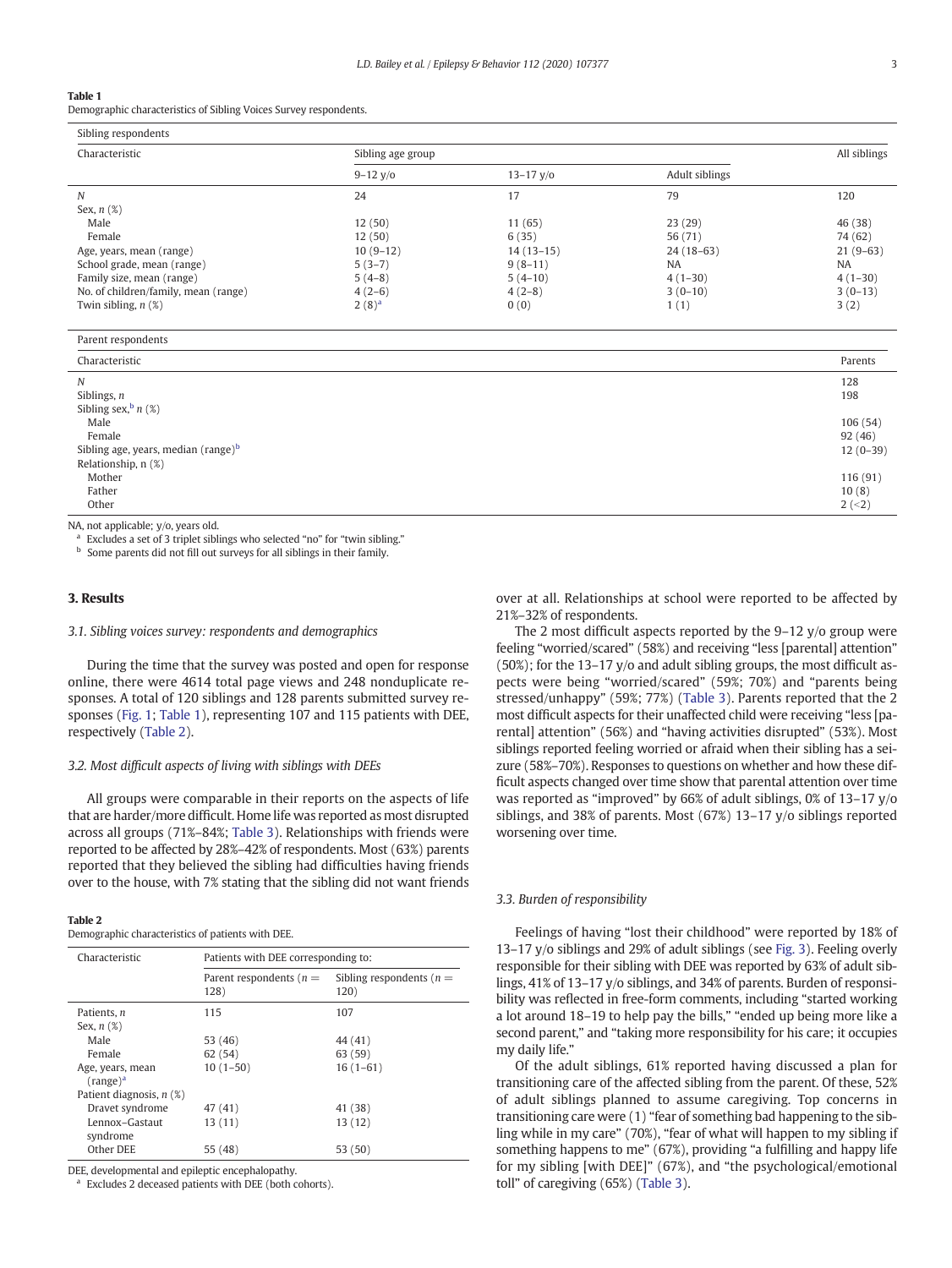## Table 3

Challenges faced by siblings of patients with DEE.

| Survey responses of "Sometimes" or "A lot" on questions related to challenges faced by siblings of patients with DEE, $n$ (%) |                          |                                                                                                                  |         |         |
|-------------------------------------------------------------------------------------------------------------------------------|--------------------------|------------------------------------------------------------------------------------------------------------------|---------|---------|
|                                                                                                                               |                          | 9–12 y/o siblings ( $n = 24$ ) 13–17 y/o siblings ( $n = 17$ ) Adult siblings ( $n = 79$ ) Parents ( $n = 128$ ) |         |         |
| How is life different or harder?                                                                                              |                          |                                                                                                                  |         |         |
| Home                                                                                                                          | 17(71)                   | 14 (82)                                                                                                          | 66 (84) | 93 (73) |
| School                                                                                                                        | 5(21)                    | 5(29)                                                                                                            | 19(24)  | 41 (32) |
| Friends                                                                                                                       | 10(42)                   | 6(35)                                                                                                            | 22(28)  | 36(28)  |
| Most difficult aspects                                                                                                        |                          |                                                                                                                  |         |         |
| Worried/scared when sibling has a seizure                                                                                     | 14(58)                   | 10(59)                                                                                                           | 55 (70) | 52(41)  |
| Parents stressed/unhappy                                                                                                      | 6(25)                    | 10(59)                                                                                                           | 61 (77) |         |
| More responsibilities at home                                                                                                 | 8(33)                    | 9(53)                                                                                                            | 49 (62) | 38(30)  |
| Embarrassed by how they look                                                                                                  |                          | 2(12)                                                                                                            | 34(43)  | 45 (35) |
| Having activities disrupted                                                                                                   | 11(46)                   | 7(41)                                                                                                            | 33(42)  | 68 (53) |
| Less attention from mom and dad                                                                                               | 12(50)                   | 5(29)                                                                                                            | 26(33)  | 72 (56) |
| Coping with odd behavior or lack of control                                                                                   | 7(29)                    | 9(53)                                                                                                            | 41 (52) | 61(48)  |
| Feeling as if you lost your childhood                                                                                         |                          | 3(18)                                                                                                            | 23(29)  |         |
| Feeling overly responsible for sibling with DEE                                                                               |                          | 7(41)                                                                                                            | 50(63)  | 44 (34) |
| Greatest concerns in transitioning care from parent to adult sibling                                                          |                          |                                                                                                                  |         |         |
| (adult siblings were asked to check all that apply)                                                                           |                          |                                                                                                                  |         |         |
| Fear of something bad happening to my sibling while in my care                                                                |                          |                                                                                                                  | 55 (70) |         |
| Fear of what will happen to my sibling if something happens to me                                                             | $\overline{\phantom{a}}$ |                                                                                                                  | 53 (67) |         |
| Being able to provide a fulfilling and happy life for my sibling                                                              | -                        |                                                                                                                  | 53 (67) |         |
| Psychological or emotional toll on me to care for my sibling                                                                  |                          |                                                                                                                  | 51 (65) |         |
| Having less control over my life (having my options limited)                                                                  | -                        |                                                                                                                  | 44 (56) |         |
| Financial burden                                                                                                              |                          |                                                                                                                  | 44 (56) |         |
| Significant limitations on my freedom and independence                                                                        |                          |                                                                                                                  | 43 (54) |         |
| Fear that my sibling might die in my care                                                                                     |                          |                                                                                                                  | 43 (54) |         |
| Physical demands required to take care of my sibling                                                                          |                          |                                                                                                                  | 37(47)  |         |

#### 3.4. Impact of DEE on sibling emotional well-being

All age groups, especially the adult group, reported impact on their emotional well-being.

#### 3.4.1. Potential symptoms of anxious mood

In questions capturing potential symptoms of anxiety, being easily startled was reported by 58% of 9–12 y/o siblings, 53%–54% of adult siblings, 38% of parents, and 24% of 13–17 y/o siblings (Fig. 2A). "Having bad dreams/nightmares" was reported by 29%–49% of siblings compared with 14% of parents responding about their own perceptions of their unaffected children. Most respondents reported being afraid that their sibling might die (Table 4). Free-form responses reported worry, stress, and anxiety as chief concerns (Table 4). Adult siblings reported the highest levels of feeling stressed, worried, and afraid.

#### 3.4.2. Potential symptoms of depressed mood

In questions related to depressed mood symptoms, feeling "down/ unhappy" was reported by 47%–62% of siblings compared with 25% of parents who shared perceptions of their unaffected children (Fig. 2B). Levels of sadness ( $>8$  on 0–10 scales) were reported by up to 42% of siblings compared with 14% of parents who shared perceptions of their unaffected children (Fig. 2C). Greater than 50% of siblings in most groups reported feelings of unhappiness or irritability; 35% of adult siblings reported a history of treatment for clinical depression. Free-form responses underscored feelings of sadness among siblings (e.g., "my younger brother has developed severe depression in part, I believe, due to growing up with my sister"; "negative energy constantly in our family").

#### 3.5. Associations between mood scores, knowledge about DEE, and social support

Most siblings had knowledge of their sibling's condition (≥67%) and ways to help during seizures (≥83%), although 69% of 13–17 y/o and adult siblings reported feeling uncomfortable being alone with their brother/sister with DEE (Fig. 3). More than twice as many 13–17 y/o (88%) as 9–12 y/o siblings (42%) felt comfortable talking with others about their sibling with DEE, compared with 68% of adult siblings. Knowledge about DEE corresponded to being comfortable talking with others in more 13–17 y/o (86%) and adult siblings (62%) than 9–12 y/o siblings (38%). Better mood scores corresponded to having more DEE knowledge and/or being informed of ways to help, especially in younger groups (67% of siblings 9–12 y/o, 76% of siblings 13–17 y/o, and 52% of adult siblings).

#### 3.6. Coping mechanisms

Cohort-specific questions assessed worrisome coping behaviors. Of the 13–17 y/o siblings, 6% reported using alcohol to cope with their situation at home. Parents reported that some siblings had lower grades (20%) and demanded attention (43%). Most parents (68%) responded that the sibling felt compelled to defend his or her sibling with DEE, and nearly a third (29%) reported that the sibling engaged in verbal/ physical altercations. When survey respondents were asked what would help them cope better with their sibling's DEE, from a list of possible options, the 3 most common varied by group (Table 5). In the 9–12 y/o group, these choices included going on special outings alone with parents (38%), having a fun game or App to distract when they are stressed (38%), and having more information about their sibling's DEE (38%). The 13–17 y/o group identified going on special outings alone with parents (35%), having a fun game or App to distract when they are stressed (35%), and spending more time with friends (35%). Adult siblings noted learning ways to help with their stress (54%), spending more time with siblings of kids with DEE (51%), and gathering more information about their sibling's DEE (52%) as potentially most helpful. Parents reported that the top 3 things they thought would help their unaffected children were going on special outings alone with parents (76%), spending time with other siblings of kids with DEE (73%), and learning ways to help with stress, worry, and sadness (50%).

In free-form responses, most respondents (siblings, 68%; parents who shared perceptions of their unaffected children, 76%) identified some positive aspects about their brother/sister with DEE (Table 5). The youngest group tended to cite tangible evidence of special treatment (eating new foods, having more family time); adolescents and adult siblings tended to focus on their sibling's positive aspects (sense of humor, good nature). Some adult siblings also cited greater family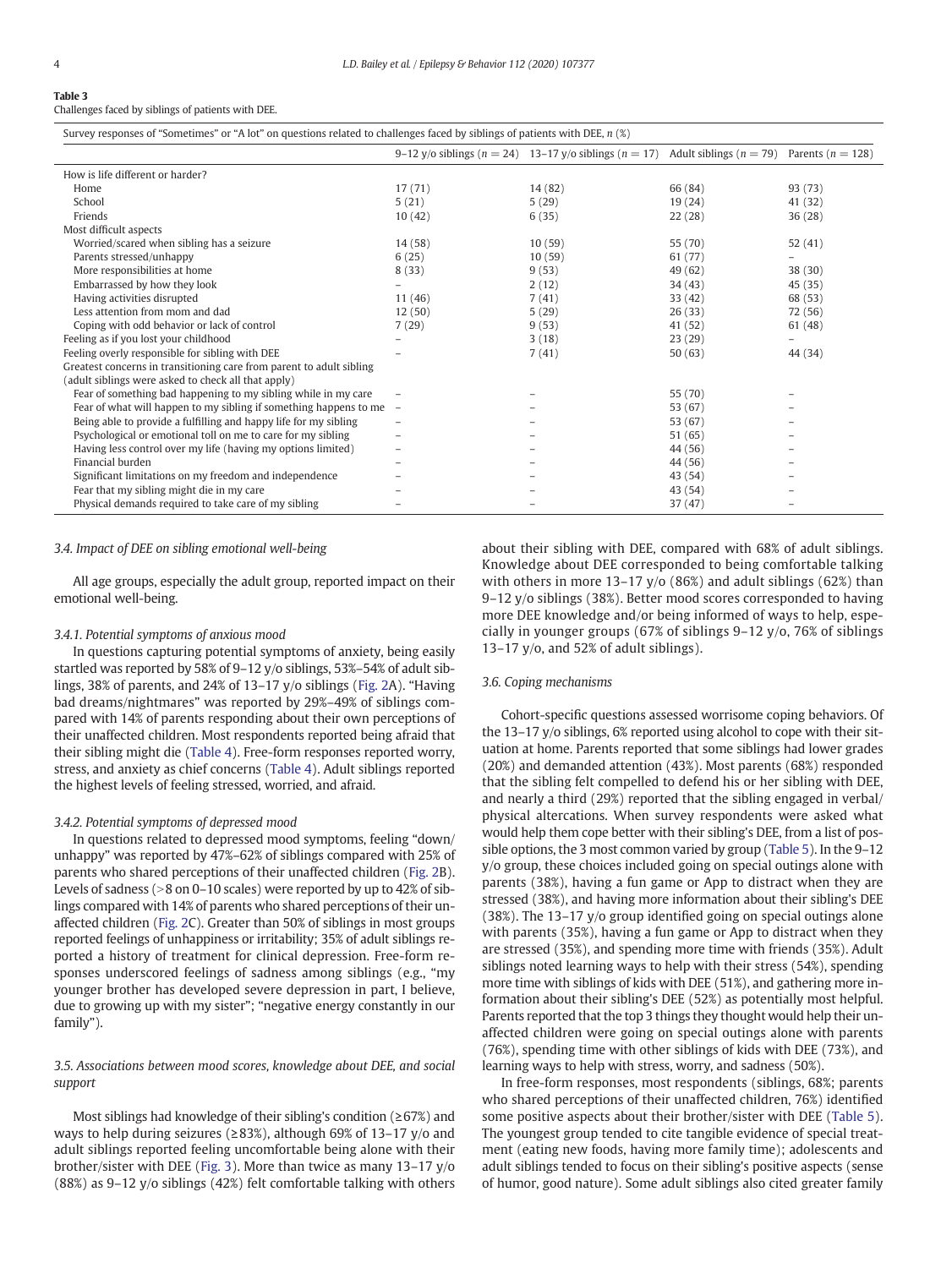







Fig. 2. Responses indicating potential symptoms of (A) anxious mood or (B) depressed mood or (C) level of sadness experienced by siblings related to their brother's or sister's DEE diagnosis.

cohesion and a more mature outlook on life. Parents emphasized positive attributes of their unaffected child's interactions with others (heightened empathy, maturity).

### 4. Discussion

Several recent studies describe the humanistic and economic impact of DEE on the broader family unit, including both caregivers and siblings [8–10]. Effects on siblings reported in previous studies most often have been obtained via proxy reports from parents/caregivers, which may not accurately reflect these siblings' actual feelings and experiences [16,17]. To our knowledge, the Sibling Voices Survey is the first study of its kind and seeks to directly investigate the psychosocial impact of DEEs on siblings versus being solely based on parent/caregiver proxy report. Survey responses indicate that, in general, siblings experienced depressed or anxious mood symptoms more often than parents perceived. Mechanisms for dealing with depressed or anxious feelings varied among groups. However, the youngest survey respondents (9–12 y/o) were much less comfortable talking to others about their sibling's diagnosis and their feelings and therefore may present potential risk for having unrecognized and undiagnosed symptoms of depressed mood and anxiety.

The present study highlights the potential unmet need for greater education and healthcare provider awareness of how DEE family dynamics may affect sibling mood and coping. Specialty medical visits for patients with DEE presumably focus on the affected sibling, with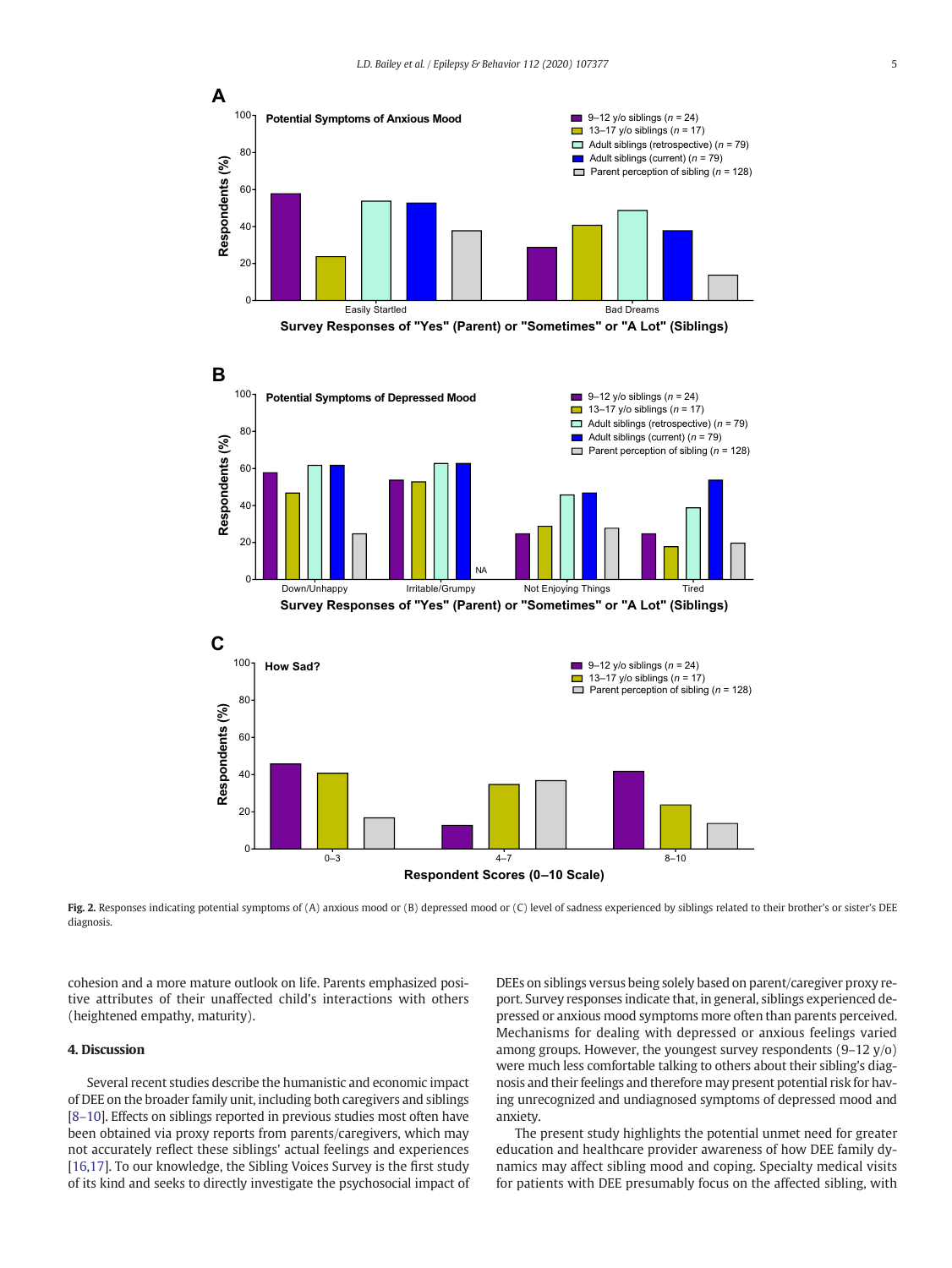Table 4 Fear that the sibling may die.

|                      | Fear that the sibling might die:<br>Survey responses of "Sometimes" or "A lot" (siblings) or "Yes" (parents), $n \ (\%)^a$                                                                                                                                                                                                                                                                                                                                                                                                                       |                                                   |
|----------------------|--------------------------------------------------------------------------------------------------------------------------------------------------------------------------------------------------------------------------------------------------------------------------------------------------------------------------------------------------------------------------------------------------------------------------------------------------------------------------------------------------------------------------------------------------|---------------------------------------------------|
| Parents ( $n = 16$ ) | 9–12 y/o siblings ( $n = 24$ )<br>13–17 y/o siblings ( $n = 42$ )<br>Adult siblings (retrospective; $n = 61$ )<br>Adult siblings (current; $n = 61$ )                                                                                                                                                                                                                                                                                                                                                                                            | 19 (79)<br>7(42)<br>35 (57)<br>42 (69)<br>15 (94) |
|                      | Free-form responses identifying how fear that the sibling may die affected respondents                                                                                                                                                                                                                                                                                                                                                                                                                                                           |                                                   |
| Group                | Response                                                                                                                                                                                                                                                                                                                                                                                                                                                                                                                                         |                                                   |
| Parents              | "I think it caused a lot of anxiety that most kids never have to deal with."<br>"I know he worried about itmy LGS child passed due to SUDEP."                                                                                                                                                                                                                                                                                                                                                                                                    |                                                   |
| Adult<br>siblings    | "Questioning every seizure and wondering if this one will take him."<br>"It scared me and caused me a lot of stress that I did not believe I should share with others. I kept it to myself and it made me shut people out."<br>"I was a child, so of course I spent countless nights up crying, wondering what would happen if I never saw [my sibling] again; it was hard."<br>"I believe there was an ever looming feeling of worry dread, and to a smaller extent, helplessness whenever a seizure occurred by living the day-to-day stresses |                                                   |

"I believe there was an ever looming feeling of worry, dread, and to a smaller extent, helplessness whenever a seizure occurred…by living the day-to-day stresses of living with my brother, I found that a wedge had formed between myself and my social interactions."

"I acted out and made a lot of bad decisions, including substance abuse, because I wanted to be numb and not think about it."

<sup>a</sup> This question was optional for parents and adult siblings; not all participants responded.

the potential for little or no attention paid to the psychological health of caregivers/parents or other family members, particularly given the increasing demands on healthcare providers to see an increasing number of patients in their practices. Our survey results highlight the need to ensure that siblings are being adequately assessed for depressed or anxious mood symptoms. Families caring for children with DEE live in an environment permeated by stress, fear, and anxiety [8,10,24]. Although our study was not designed to identify which specific aspects contributed most to sibling mood, a majority of all groups identified disruptions in home life, fear that the sibling might die, and concerns about the burdens of responsibility and financial strain. These concerns align with stressors reported to adversely affect family psychological health when caring for children with DEEs, generalized epilepsies, and chronic illnesses in general [14,25,26]. Taken together, these stressors may lead siblings growing up in a DEE household to experience feelings of depressed mood, anxiety, and/or social isolation [10,25,27]. This may place these siblings at long-term risk for developing clinical depression or anxiety disorders. In our study, 35% of adult siblings reported that they had a history of receiving treatment for clinical depression and uncovered considerable impact on adult siblings. Healthcare providers and other clinicians are encouraged to discuss with parents the potential elevated risk for symptoms of sibling anxiety and depressed mood, especially in cases where these symptoms may be arising from challenges specific to growing up with a sibling with a DEE [11,18,28]. Furthermore, PAGs (e.g., LGS Foundation, Dravet Syndrome Foundation) appear

to be aware of this risk and are increasingly offering emotional and social support for the entire family unit, including siblings—both children and adults [18,24,29]. The current study suggests that empowering siblings with knowledge of ways to help care for their affected sibling and to be informed about the clinical condition could potentially lower anxiety, reduce feelings of helplessness, and improve overall functioning, with closer bonds formed within the family unit [14,22,30]. Further research could include leveraging PAG networks as one means of communicating ways for siblings to feel more engaged with the family around providing care for the affected child.

The current study underscores the need for improved communication between parents/caregivers and their unaffected children regarding their emotional well-being and impact of having a sibling with DEE. Our study supports prior reports (in generalized epilepsy conditions) of discrepancies between sibling self-reports and parent proxies [16,17,25]. This difference was especially apparent in questions related to sibling mood, suggesting that potential symptoms of anxious or depressed mood may go undetected by parents [23,28,31]. Parents burdened by the emotional and physical burden of caring for their child with DEE may inadvertently overlook their unaffected children's emotional and psychological struggles [9,12]. Indeed, both our sibling and parent groups reported reduced parental attention and worry/fear as substantial contributing factors to challenges at home [15,21]. Children and adolescents may not have access to resources to appropriately cope with the stresses unique to families of patients with DEE. Without an



Fig. 3. Associations between knowledge, ways to help, comfort level talking to others, and mood scores in sibling survey respondents.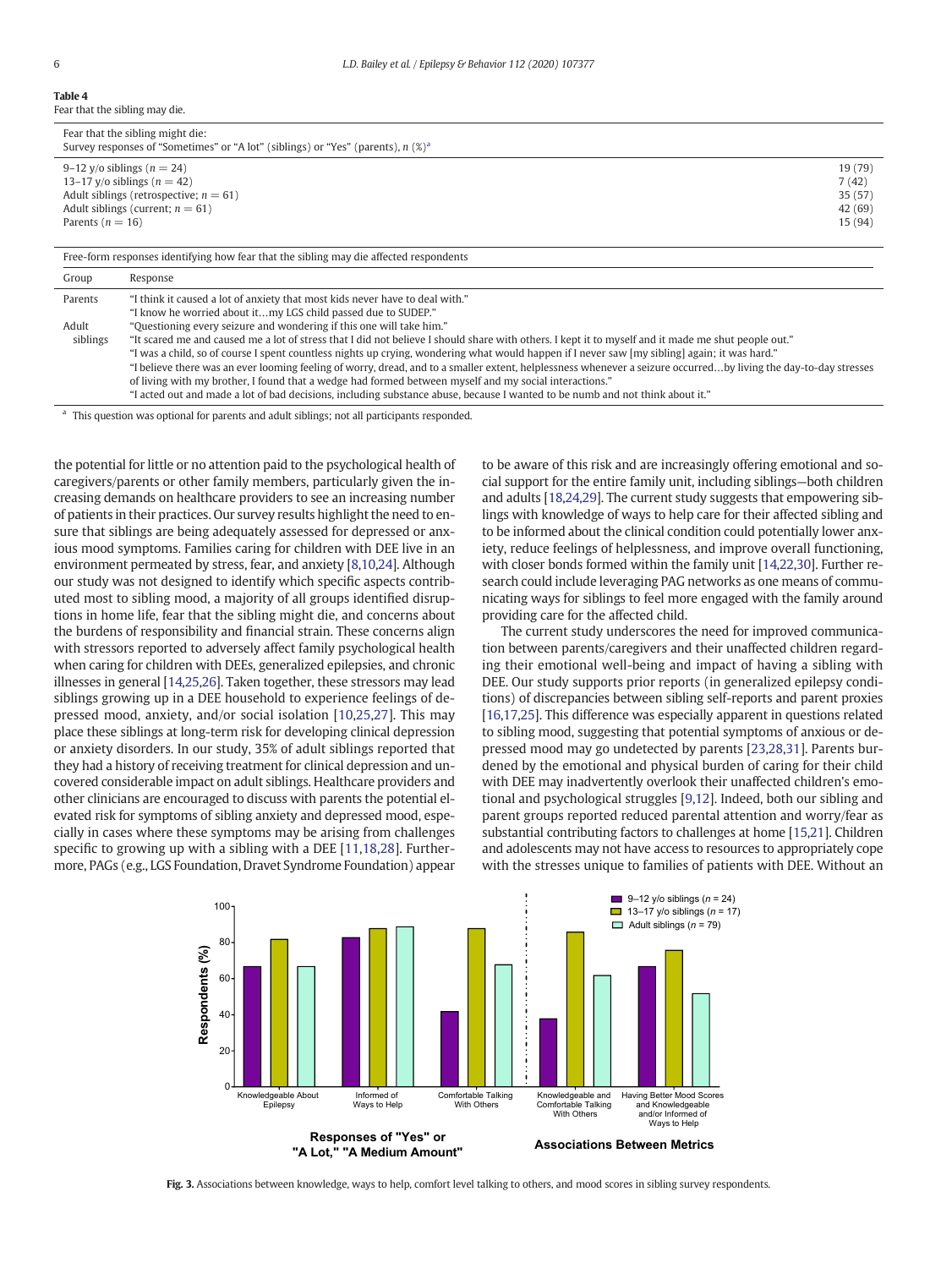#### Table 5

Ways to cope and positive aspects.

| Ways to cope with the sibling's condition                                   |                                  |                                   |                               |                        |
|-----------------------------------------------------------------------------|----------------------------------|-----------------------------------|-------------------------------|------------------------|
| Survey item, $n$ $(\%)$<br>(Respondents were asked to check all that apply) | 9–12 y/o siblings ( $n =$<br>24) | 13–17 y/o siblings ( $n =$<br>17) | Adult siblings ( $n =$<br>79) | Parents $(n =$<br>128) |
| Special outings with my parents (and just me)                               | 9(38)                            | 6(35)                             | 30(38)                        | 97 (76)                |
| A fun game, app, or video that would help me when I am feeling<br>stressed  | 9(38)                            | 6(35)                             | 14(18)                        | 44 (34)                |
| More information about my sibling's epilepsy                                | 9(38)                            | 4(24)                             | 41 (52)                       | 46 (36)                |
| Spending more time with my friends                                          | 7(29)                            | 6(35)                             | 19(24)                        | 58 (45)                |
| Spending more time with other siblings of kids with epilepsy                | 7(29)                            | 4(24)                             | 40(51)                        | 93 (73)                |
| Learning new ways to help with my stress, worry, and sadness                | 5(21)                            | 2(12)                             | 43 (54)                       | 64 (50)                |

Free-form responses identifying positive aspects or coping mechanisms

| Group           | Response                                                                                                                                                          |
|-----------------|-------------------------------------------------------------------------------------------------------------------------------------------------------------------|
| $9 - 12$ y/o    | "We get family time, we get to see the firemen, we get to try new food."                                                                                          |
| siblings        | "He is different, and that's why people love him."                                                                                                                |
| $13 - 17$ $V/O$ | "You are able to look at life from another perspective."                                                                                                          |
| siblings        | "He is very funny, happy, and always super cute."                                                                                                                 |
|                 | "He isn't bashful, which makes him fun to be around, and he is very sweet."                                                                                       |
|                 | "She is an amazing person and never gives upshe doesn't let her condition get in the way of her dreams."                                                          |
| Adult siblings  | "I am good in stressful situations and don't panic when most wouldI feel like a stronger person due to the hardships we've gone through."                         |
|                 | "She has taught me how to love unconditionally, how to put another's happiness above my own. That the most important things in life are people, not things."      |
|                 | "Wow, where to beginhe and it [epilepsy] have taught me to appreciate, to value, to live life to the fullest and the true meaning of being grateful."             |
|                 | "The career that I want to do is primarily decided through my brother. A harder upbringing than some makes you more empathetic and understanding to               |
|                 | other people who might have problems; it has given me some skills that I otherwise may not have had."                                                             |
| Parents         | "They truly developed a close bond and love each other deeplyThe positive impact is an unbreakable bond and unconditional love."                                  |
|                 | "He is more responsible than other kids his age. He has great compassion for the sick. He is attending nursing school and plans eventually to be a pediatric      |
|                 | nurse practitioner."                                                                                                                                              |
|                 | "I think it has taught her to appreciate life, although I'm sure she feels sorry for herself because it does so affect her, but I think she realizes how much she |
|                 | cares for her brother and other kids with conditions, since it now personally affects her family."                                                                |
|                 | "He has done so well with other kids who have differences in school, and he is recognized for his loving, caring, and accepting ways."                            |

outlet to voice concerns and share feelings, these children may experience a variety of feelings including "growing up too fast" [10], having "lost their childhood," or "feeling overly responsible" for their sibling with DEE [10,23]. Some larger treatment centers in urban, resourcerich areas provide emotional and social outlets specifically for siblings of children with a variety of chronic illnesses (e.g., Sib2Sib, Cook Children's Hospital, Fort Worth, TX, https://cookchildrens.org/patients/ support-groups/Pages/default.aspx; Sibshops, siblingsupport.org) [18]. Sharing positive and negative experiences in a safe, empathetic environment could help improve coping and functioning [13,30,32,33]. Expanding such resources in areas of greatest concern to DEE communities specifically could provide additional outlets for siblings of children with DEEs to voice their concerns in a supportive environment. To our knowledge, studies assessing the effectiveness of sibling programs or psychotherapy interventions (e.g., cognitive behavior therapy) on DEE family unit populations have not been conducted. Further research is needed to identify the best approaches to support these siblings.

Additionally, our findings suggest the need for more effective support mechanisms and resources focused on this vulnerable sibling population. Most survey respondents (68%–76%) identified some positive aspects of siblings' relationships with their brother or sister with DEE, including fostering maturity and a sense of resilience. Other studies have identified closer familial bonds, emotional maturity, and a strong sense of unconditional love among siblings of children with chronic illnesses, including generalized epilepsies and DEEs [14,15,22,28,33]. Further research is needed to determine how to provide siblings with the support they need to reorient to the positive to the greatest extent possible.

This survey-based study has some limitations. Survey respondents were self-selected, with the associated potential for selection bias. Our study was not validated to diagnose clinical depression or anxiety, nor designed to identify specific concerns of sibling-reported anxiety, stress, or fear. Questions in the 4 age- and role-specific survey versions were developed solely for the purposes of this study and were not previously validated, although they were vetted in focus groups composed of expert clinicians, researchers, PAGs, patient families, etc. The small sample size of siblings  $\leq$  18 y/o precluded statistical analyses beyond descriptive statistics. Economic data for the respondents were not captured. Finally, the anonymized format of data collection precluded the possibility of analyzing parent perceptions of their own children. The survey response rate could not be accurately calculated. The 4614 page views were not necessarily from unique and potentially eligible participants who had a family member with a DEE. The site was in the public domain, and access was not limited to PAG members. Response rates could not be calculated based on the number of eligible participants compared with the number of respondents.

Further research is warranted to better understand how to identify when siblings in DEE households are struggling with symptoms of depressed and/or anxious mood potentially arising from the strain of their families' unique challenges. Moreover, research is needed to identify optimal interventions and coping mechanisms that reduce the emotional and psychological impact of specific stressors, including better support for parent-to-sibling care transitions where applicable [10,18,34,35].

### 5. Conclusions

The Sibling Voices Survey presents the impact of growing up with siblings with DEE on emotional well-being directly from the sibling perspective. Focusing resources on sibling psychosocial health early in life could improve sibling well-being, functioning, and resilience.

#### Declaration of competing interest

This study was sponsored by Zogenix, Inc. (Emeryville, CA). Laurie Bailey, Bradley Galer, Arnold Gammaitoni, and Carla Schad are employees of Zogenix, Inc., and own stock in the company. Lauren